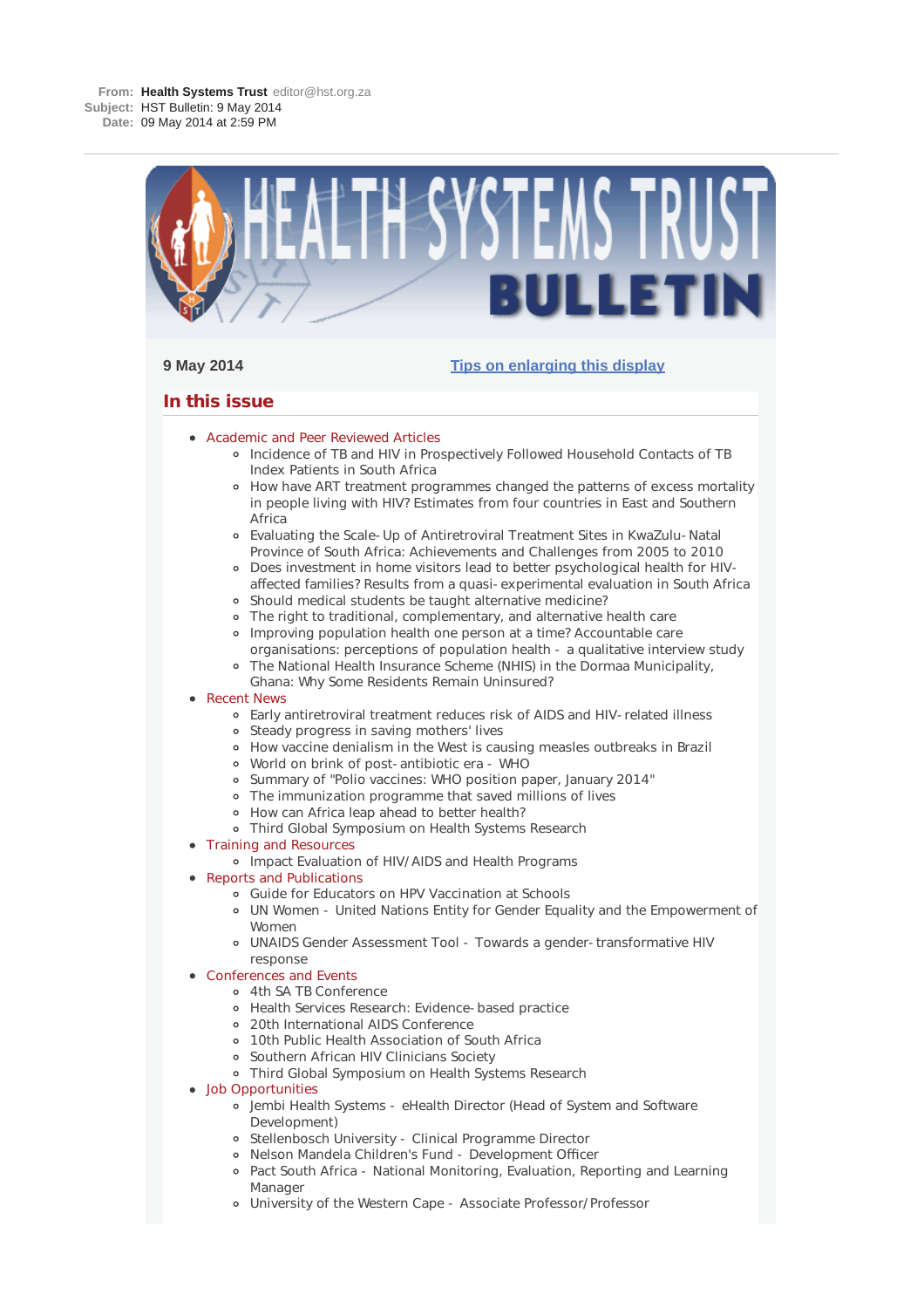# **Academic and Peer Reviewed Articles**

## **Incidence of TB and HIV in Prospectively Followed Household Contacts of TB Index Patients in South Africa**

*Cari van Schalkwyk, Ebrahim Variava, Adrienne E. Shapiro, Modiehi Rakgokong, Katlego Masonoke, Limakatso Lebina, Alex Welte, Neil Martinson. Plos One. Published: 23 April 2014.*

South Africa has an estimated annual tuberculosis (TB) incidence rate of 1.0 per 100 population (95% CI 0.8- 1.2). This is largely fuelled by a severe and generalised human immunodeficiency virus (HIV) epidemic, which continues to be propagated by HIV incidence of 1.3 per 100 susceptible individuals per annum in 15-49 year olds... Read More »

Source: http://www.plosone.org/article/info%3Adoi%2F10.1371%2Fjournal.pone.0095372[Accessed: 9 May 2014]

#### **back to top**

## **How have ART treatment programmes changed the patterns of excess mortality in people living with HIV? Estimates from four countries in East and Southern Africa**

*Emma Slaymaker, Jim Todd, Milly Marston, Clara Calvert, Denna Michael, Jessica Nakiyingi-Miiro, Amelia Crampin, Tom Lutalo, Kobus Herbst, Basia ABA. Global Health Action. Published: 22 April 2014.*

Substantial falls in the mortality of people living with HIV (PLWH) have been observed since the introduction of antiretroviral therapy (ART) in sub-Saharan Africa. However, access and uptake of ART have been variable in many countries... Read More »

Source: http://www.globalhealthaction.net/index.php/gha/article/view/22789[Accessed: 9 May 2014]

## **back to top**

# **Evaluating the Scale-Up of Antiretroviral Treatment Sites in KwaZulu-Natal Province of South Africa: Achievements and Challenges from 2005 to 2010**

*Ntambwe Malangu. Global Journal of Health Science. Published: 22 February 2014.*

In order to provide care to the increasing number of people infected with HIV, there is a need for scaling up the number of treatment sites... Read More »

Source: http://www.ccsenet.org/journal/index.php/gjhs/article/view/31833[Accessed: 9 May 2014]

### **back to top**

# **Does investment in home visitors lead to better psychological health for HIV-affected families? Results from a quasi-experimental evaluation in South Africa**

*Tonya R Thurmana, Rachel Kidmanb, Tory M Taylor. AIDS Care. Published: 22 April 2014.*

Children and families affected by HIV are at considerable risk for psychological distress. Community-based home visiting is a common mechanism for providing basic counseling and other services to HIV-affected families. While programs emphasize home visitor training and compensation as means to promote high-quality service delivery, whether these efforts result in measurable gains in beneficiaries' well-being remains largely unanswered.... Read More »

Source: http://www.tandfonline.com/doi/full/10.1080/09540121.2014.906555[Accessed: 9 May 2014]

### **back to top**

### **Should medical students be taught alternative medicine?**

*Graeme Catto, Nick Cork, Gareth Williams. British Medical Journal. Published: 28 March 2014.*

Doctors should be able to discuss the non-evidence based therapies that patients want to try, says Graeme Catto. But Nick Cork and Gareth Williams say that students risk being indoctrinated and should be taught only about interventions that have been shown to be safe and effective... Read More »

Source: http://www.bmj.com/content/348/bmj.g2417[Accessed: 9 May 2014]

## **back to top**

### **The right to traditional, complementary, and alternative health care**

*Maria Stuttaford, Sahar Al Makhamreh, Fons Coomans, John Harrington, Chuma Himonga, Gillian Lewando Hundt. Global Health Action. Published: 25 April 2014.*

State parties to human rights conventions and declarations are often faced with the seemingly contradictory problem of having an obligation to protect people from harmful practices while also having an obligation to enable access to culturally appropriate effective healing... Read More »

Source: http://www.globalhealthaction.net/index.php/gha/article/view/24121[Accessed: 9 May 2014]

### **back to top**

**Improving population health one person at a time? Accountable care organisations: perceptions of population health - a qualitative interview study**

*Douglas J Noble, Trisha Greenhalgh, Lawrence P Casalino. British Medical Journal. Published: 25 April 2014.*

This qualitative interview study explored perceptions of the phrases 'population health', 'public health' and 'community health'... Read More »

Source: http://bmjopen.bmj.com/content/4/4/e004665.full[Accessed: 9 May 2014]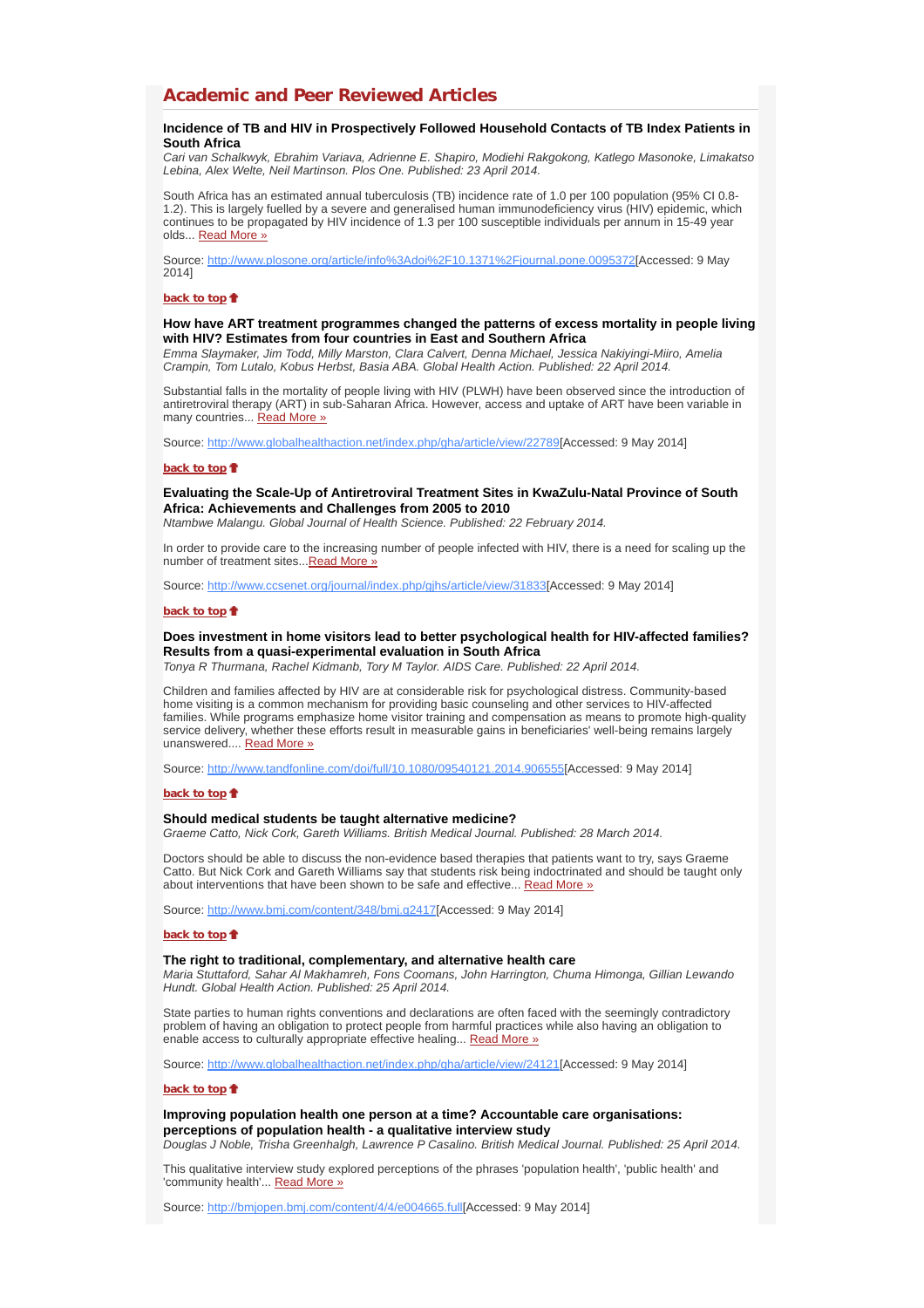# **back to top**

## **The National Health Insurance Scheme (NHIS) in the Dormaa Municipality, Ghana: Why Some Residents Remain Uninsured?**

*Thompson Amo. Global Journal of Health Science. Published: 21 February 2014.*

The aim is to identify the obstacles of enrolment by the public, which would enable policy direction, to ensure that all residents are registered with the scheme... Read More »

Source: http://www.ccsenet.org/journal/index.php/gjhs/article/view/33159/19650[Accessed: 9 May 2014]

**back to top**

# **Recent News**

# **Early antiretroviral treatment reduces risk of AIDS and HIV-related illness**

*Aidsmap. Published: 1 May 2014.*

Early antiretroviral therapy significantly reduced the risk of AIDS and HIV-related illness in a large study in low and middle-income countries, according to the final results of the HPTN 052 study published in Lancet Infectious Diseases...Read More »

Source: http://www.aidsmap.com/Early-antiretroviral-treatment-reduces-risk-of-AIDS-and-HIV-relatedillness/page/2842442/[Accessed: 9 May 2014]

#### **back to top**

### **Steady progress in saving mothers' lives**

*UNAIDS. Published: 6 May 2014.*

Maternal deaths have decreased by 45% since 1990 according to a new report released on 6 May by the Maternal Mortality Estimation Inter-Agency Group... Read More »

Source: http://www.unaids.org/en/resources/presscentre/featurestories/2014/may/20140506mmr/[Accessed: 9 May 2014]

### **back to top**

#### **How vaccine denialism in the West is causing measles outbreaks in Brazil** *The Guardian. Published: 28 April 2014.*

Choosing whether to vaccinate children in rich countries may seem like a 'First World Problem'... except when it isn't... Read More »

Source: http://www.theguardian.com/commentisfree/2014/apr/28/vaccine-denialism-measles-outbreaks-in-brazil [Accessed: 9 May 2014]

### **back to top**

# **World on brink of post-antibiotic era - WHO**

*Health-e News. Published: 1 May 2014.*

Resistance to common antibiotic medicine has been recorded in every region of the world, according to a report released yesterday by the World Health Organisation (WHO). Read More »

Source: http://www.health-e.org.za/2014/05/01/world-brink-post-antibiotic-era/? utm\_source=rss&utm\_medium=rss&utm\_campaign=world-brink-post-antibiotic-era[Accessed: 9 May 2014]

### **back to top**

### **Summary of "Polio vaccines: WHO position paper, January 2014"** *WHO. Published: February 2014.*

This updated position paper on polio vaccines published in the 28 February 2014 WHO Weekly Epidemiological Record (Vol. 89, 9), replaces the previous 2010 WHO polio position paper, and summarizes recent developments in the field... Read More »

Source: http://www.who.int/immunization/position\_papers/WHO\_PP\_polio\_summary\_feb2014.pdf[Accessed: 9 May 2014]

#### **back to top**

### **The immunization programme that saved millions of lives**

*WHO Bulletin. Published: May 2014.*

What started as an ambitious effort to tackle six vaccine-preventable diseases has become one of the world's most successful public health programmes...Read More »

Source: http://www.who.int/bulletin/volumes/92/5/14-020514/en/[Accessed: 9 May 2014]

#### **back to top**

#### **How can Africa leap ahead to better health?**

*World Economic Forum Blog. Published: 5 May 2014.*

When the 24th World Economic Forum on Africa convenes in Abuja on May 7, the future development of good quality and sustainable health systems on the continent will be front-and-center...Read More »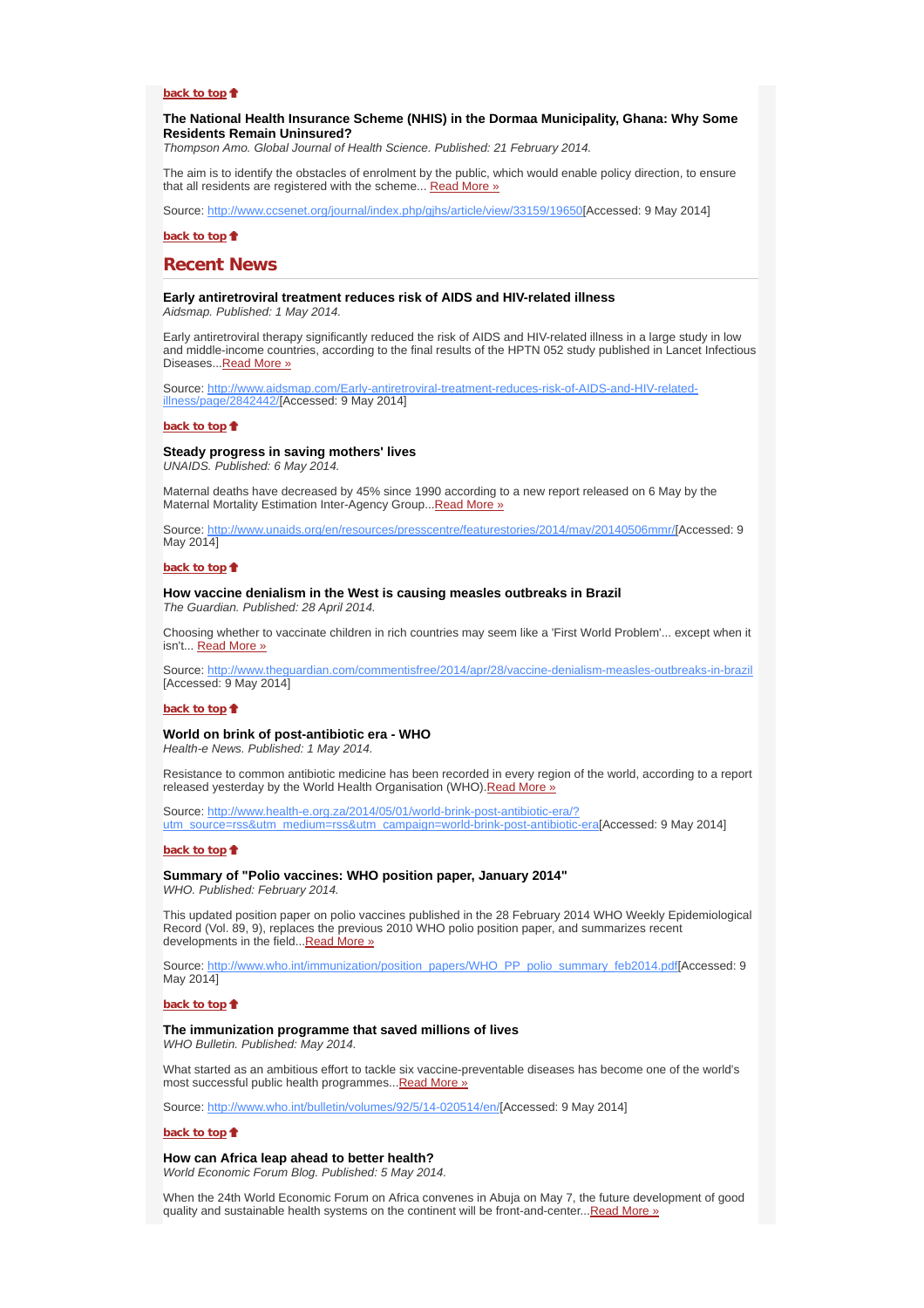Source: http://forumblog.org/2014/05/forum-africa-2014-health-doctors/[Accessed: 9 May 2014]

### **back to top**

### **Third Global Symposium on Health Systems Research**

*The Symposium Secretariat. Published: May 2014.*

In just over four months' time, more than 1500 representatives of the health systems research community will come together for the Third Global Symposium on Health Systems Research...Read More »

URL: http://hsr2014.healthsystemsresearch.org[Accessed: 9 May 2014]

**back to top**

# **Training and Resources**

### **Impact Evaluation of HIV/AIDS and Health Programs**

*When: 21 July - 1 August 2014 Venue: Pretoria, South Africa*

The workshop will provide intensive training in the concepts of program evaluation and in the tools and techniques for evaluating program impact. Click Here>>

### **back to top**

# **Reports and Publications**

## **Guide for Educators on HPV Vaccination at Schools**

*Department of Health (South Africa). Published: 2014.*

In 2014 all grade 4 girls are provided with the opportunity to receive the HPV vaccination at schools. This implementation guide aims to provide educators with the necessary information regarding the vaccination of the grade 4 girls in schools... Click Here»

#### **back to top**

## **UN Women - United Nations Entity for Gender Equality and the Empowerment of Women** *UNAIDS. Published: 2014.*

Created in July 2010, the United Nations Entity for Gender Equality and the Empowerment of Women (UN Women) promotes gender equality not just as an inalienable human right... Click Here»

#### **back to top**

# **UNAIDS Gender Assessment Tool - Towards a gender-transformative HIV response**

*UNAIDS. Published: 2014.*

Launched in 2010, the UNAIDS Agenda for accelerated country action for women, girls, gender equality and HIV 2010-2014 presents a menu of strategic actions...Click Here»

### **back to top**

# **Conferences and Events**

# **4th SA TB Conference**

*When: 10-13 June 2014 Venue: International Convention Centre, Durban, South Africa URL: http://www.tbconference.co.za/index.html/*

With the rollout of new molecular diagnostics and new TB drugs, we now bear witness to the dawn of a new age in the fight against TB. Meaningful impact will only be achieved with integration of all our efforts. We call on everyone working in all spheres of TB-HIV drug discovery, clinical management, patient advocacy, government policy and the basic sciences to attend this meeting.

#### **back to top**

# **Health Services Research: Evidence-based practice**

*When: 1-3 July 2014 Venue: King's College London, UK URL: http://www.health-services-research.com/conference/*

BioMed Central, in association with its portfolio of health services research and policy journals, is pleased to announce the first international conference, Health Services Research: Evidence-based practice, that will take place 1-3 July 2014 at King's College London, UK. As health services research is a multidisciplinary field, this meeting will have a broad scope and address topics from many viewpoints, with a focus on international health policy but including local health care systems.

#### **back to top**

### **20th International AIDS Conference**

*When: 20-25 July 2014 Venue: Melbourne, Australia URL: http://www.aids2014.org/*

The AIDS 2014 programme will present new scientific knowledge and offer many opportunities for structured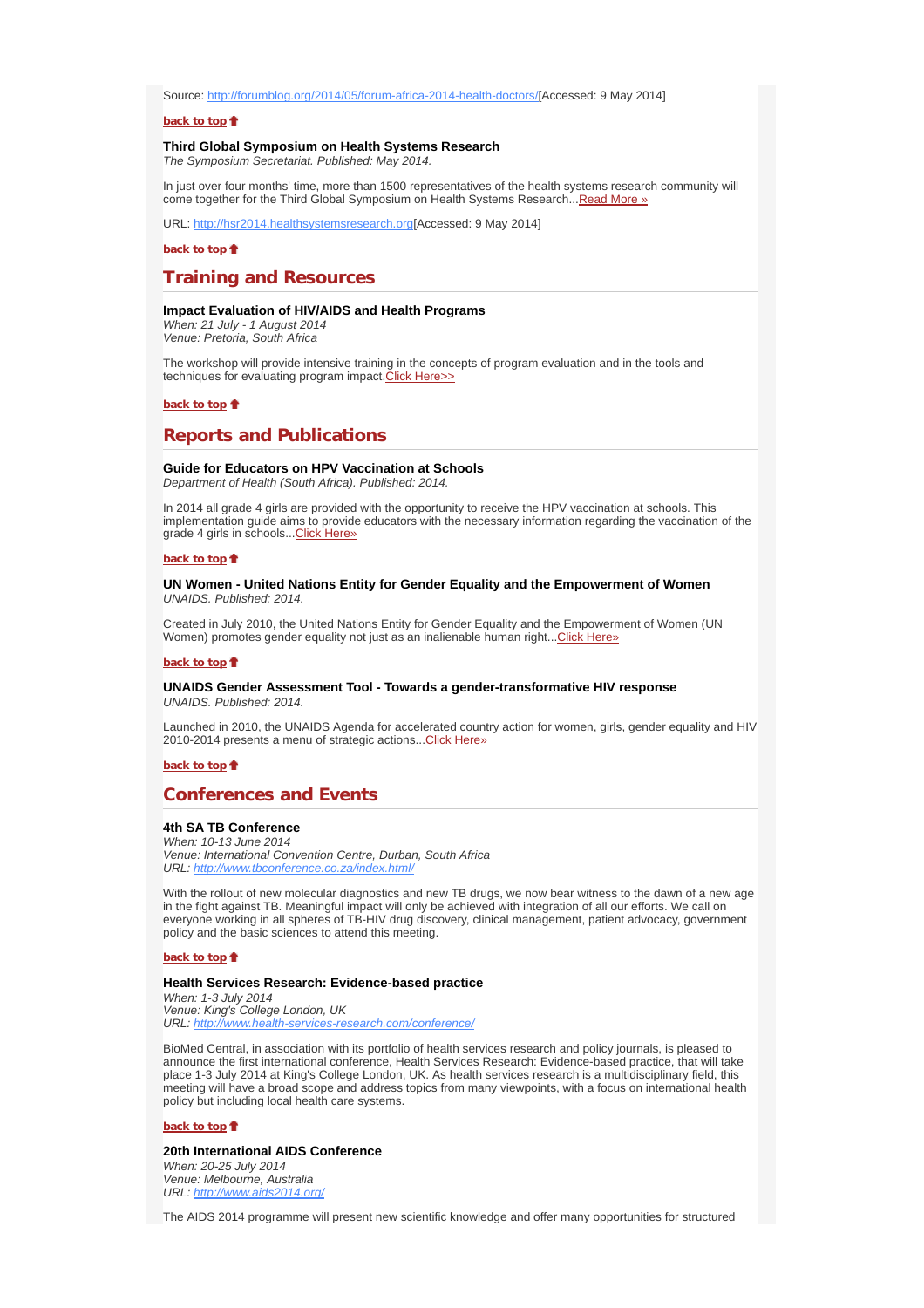dialogue on the major issues facing the global response to HIV. A variety of session types - from abstract-driven presentations to symposia, bridging and plenary sessions - will meet the needs of various participants.

# **back to top**

## **10th Public Health Association of South Africa**

*When: 3-6 September 2014 Venue: Protea Ranch Resort, Polokwane, South Africa URL: http://www.phasa.org.za/10th-phasa-conference-2014/*

The 10th anniversary of the Public Health Association of South Africa (PHASA) conference will be celebrated with the hosting of the conference in Polokwane (Limpopo) from 3 to 6 September 2014. The workshops will take place on the 3rd, the actual conference on the 4th and 5th, and the student symposium on the 6th of September.

## **back to top**<sup> $\bullet$ </sup>

# **Southern African HIV Clinicians Society**

*When: 24-27 September 2014 Venue: Cape Town, South Africa URL: http://sahivsoc2014.co.za/*

Clear your diaries for 24-27 September 2014, as we head for Cape Town again and a dizzying array of excellent speakers, skills building sessions, debates, challenging cases and research findings. We are assembling our organising committee from across the country, to ensure that every aspect of HIV medicine is covered. We are also debating and releasing new guidelines.

## **back to top**

## **Third Global Symposium on Health Systems Research**

*When: 30 September to 3 October 2014 Venue: Cape Town International Convention Centre, South Africa URL: http://hsr2014.healthsystemsresearch.org/*

The theme of the symposium is the science and practice of people-centred health systems, chosen to enable participants to address current and critical concerns of relevance across countries in all parts of the world. Researchers, policy-makers, funders, implementers and other stakeholders, from all regions and all socioeconomic levels, will work together on the challenge of how to make health systems more responsive to the needs of individuals, families and communities.

## **back to top**

# **Job Opportunities**

## **eHealth Director (Head of System and Software Development)**

*Employer: Jembi Health Systems Closing Date: 12 May 2014 Please view our website for more details http://www.hst.org.za/jobs/ehealth-director-head-system-and-software-development*

### **Clinical Programme Director**

*Employer: Stellenbosch University Closing Date: 15 May 2014 Please view our website for more details http://www.hst.org.za/jobs/clinical-programme-director*

### **Development Officer**

*Employer: Nelson Mandela Children's Fund Closing Date: 14 May 2014 Please view our website for more details http://www.hst.org.za/jobs/development-officer*

## **National Monitoring, Evaluation, Reporting and Learning Manager**

*Employer: Pact South Africa Closing Date: 15 May 2014 Please view our website for more details http://www.hst.org.za/jobs/national-monitoring-evaluation-reporting-and-learning-manager*

### **Associate Professor/Professor**

*Employer: University of the Western Cape Closing Date: 30 May 2014 Please view our website for more details http://www.hst.org.za/jobs/associate-professorprofessor*

**back to top**